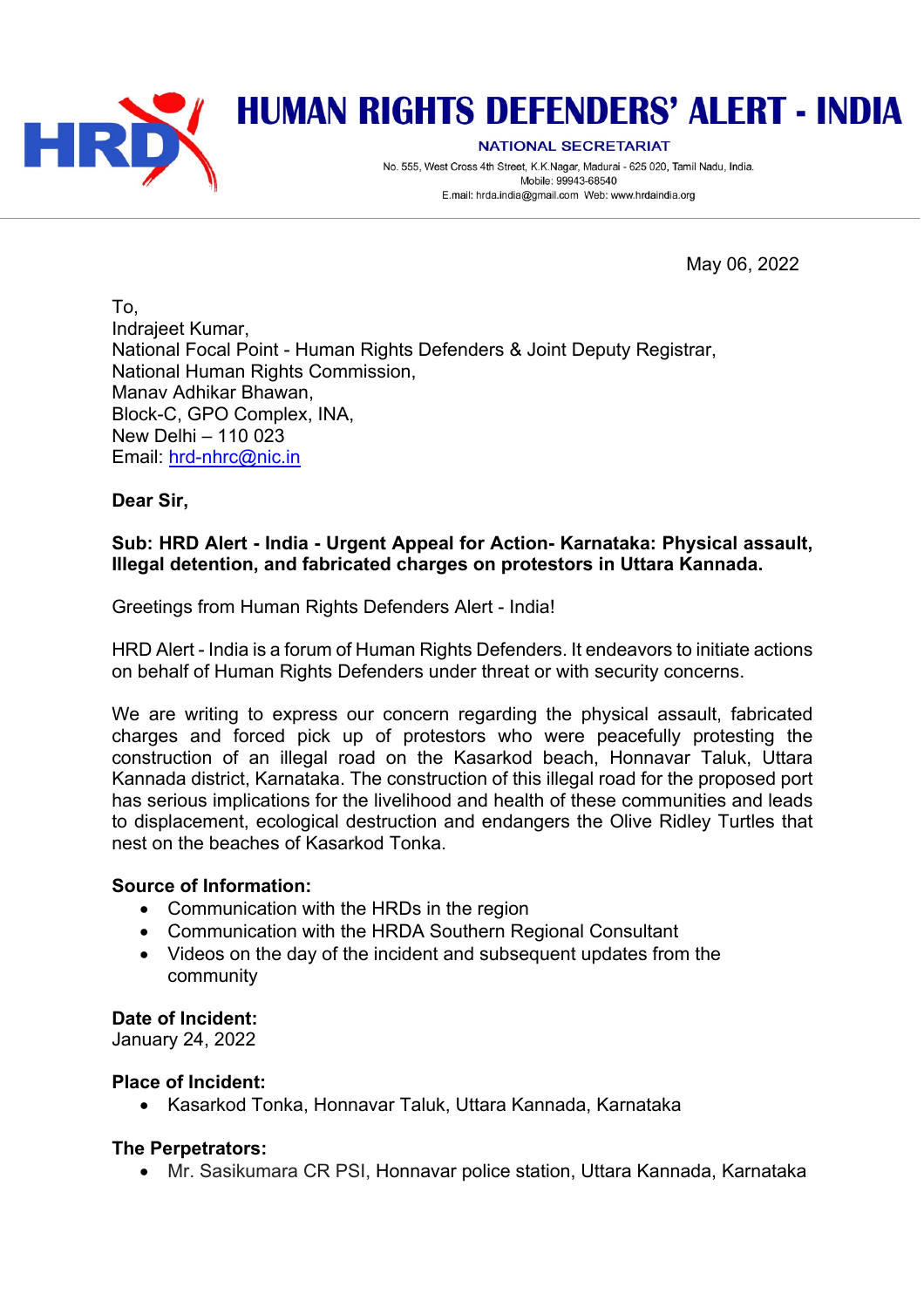• Other police personnel of Honnavar police station, Uttara Kannada, Karnataka

### **Background to the Incident:**

In 2010, a government order was passed giving permission to construct a jetty and facilitate anchoring activity and develop the port project in Honnavar. This was conditional, provided all permissions from other departments were obtained. Over the next 10 years, various permissions and approvals were moved by the project proponent - Honnavar Ports Pvt. Ltd. (HPPL).

However, the fisherfolk community of Kasarkod Tonka were extremely unhappy with this development. Since project of this scale and size was not possible without severe social and environmental implications.

When the proposal for the port came to light, they made their distress evident through multiple representations to various authorities through the years, however, when their petitions went unheeded, they started peaceful protests.

Kasargod Tonka is an intergenerational fishing community and most have no other skillset or literacy to pursue an alternate profession. The fishing and allied profession provides livelihood to not just the men, but a very large number of women are employed in sales, distribution, dry fish processing etc. Many of these women belong to marginalised sections and no other means of living. Some are single women, single mothers, and single income families. The community feels that a port of this size on their beach would break the delicate ecological balance and put an end to their livelihood. This coastal stretch is an Olive RIdley Turtle nesting site whose nests have been sighted by the locals. The turtles, believed to be an incarnation of the Lord Vishnu, are worshiped by the fisherfolk.

Turtle nesting is documented and recorded by the forest department and the local villagers continuously communicate with the forest department as part of a joint conservation activity.

The access to the proposed port was always via the existing roads and no new road via the beach had been proposed. However, construction of an illegal road which was not in the EIA and discussed in the public consultations by HPPL in 2011 was commenced. The road is an allied infrastructure to connect the port area to National Highway -66 for the upcoming Public Private port of Honnavar Port Private Ltd. This road would impact their livelihood and their future; they had been trying to get their voices heard repeatedly and the commencement of the work established that no one was listening. Thus, construction of the illegal road was peacefully protested by the local community.

### **Details of the Incident:**

On the morning of January 24, 2022, at around 6:00 AM, about 60-70 men and women of Kasarkod Tonka fishing community gathered to sit in protest against the construction of the illegal road outside their homes by Honnavar Port Private Limited.

They had been sitting in protest from 6:00 AM until 8:30 AM when 600-700 policemen arrived with the port workers. The police pushed the men into police vans. 27 women who were also a part of the protest were physically and verbally abused and then picked up by their hands and feet and pushed into two tempos. They were forced to go in the vehicles without any disclosure of where they were being taken. They were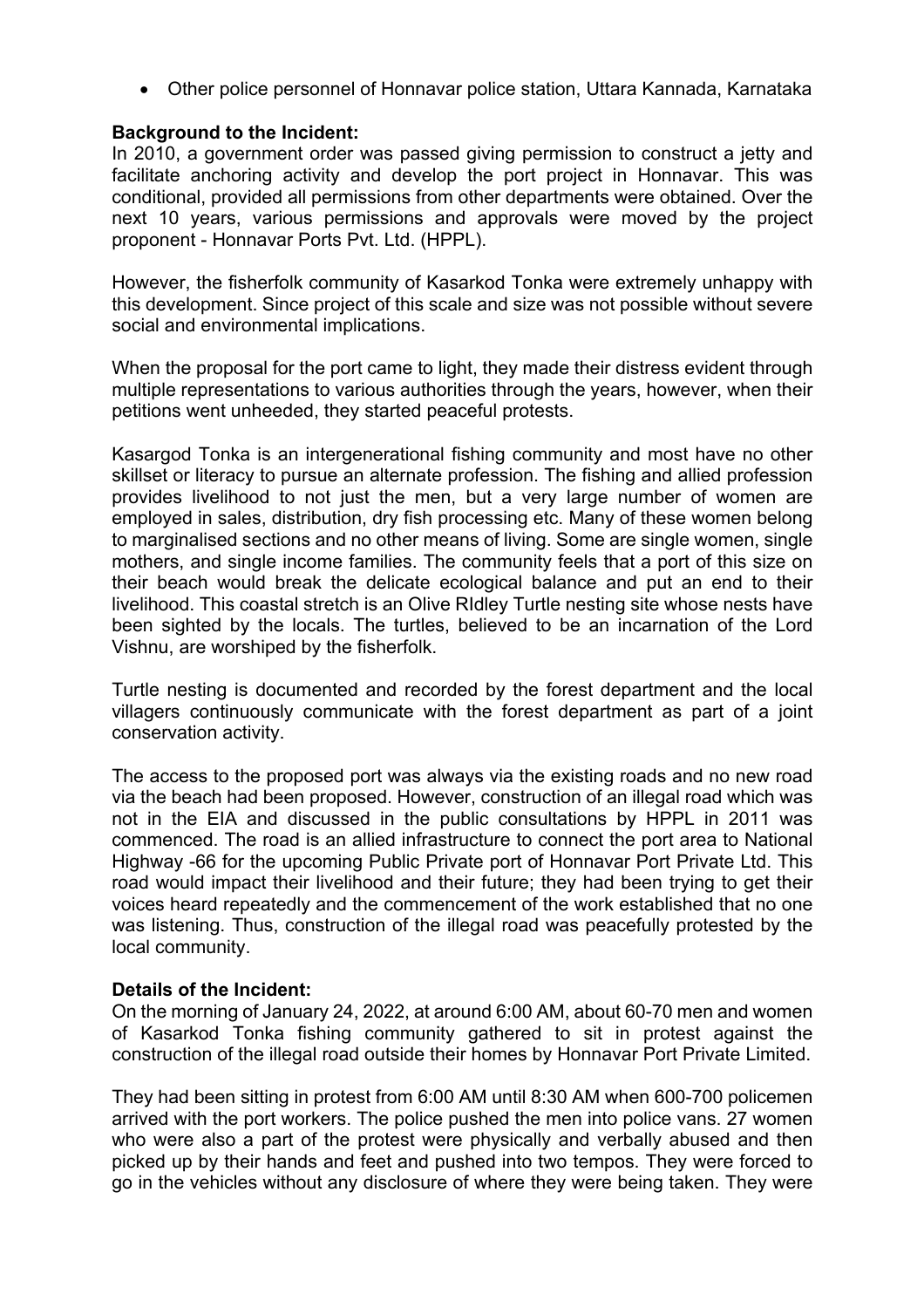then taken to the Uttara Kannada police station where their phones were confiscated. All the detained women were asked to fill a form with their personal details in a document which said, "prisoners' details", where the women were asked not to mention the injuries they sustained while being forcibly picked up by the police personnel.

Of the 27 women detained, one was pregnant, one was a breastfeeding mother, a few had their periods, and some were elderly women. The pregnant woman (about seven weeks pregnant) lost her unborn child two days after this detention, on January 27, 2022.

Finally, the women were let go at 8 pm in the night once the road work had progressed and 90% of dumping of red soil and large stones was completed for the day. None of the women police accompanied them back and they were sent back in a private tempo that had been hired from a transporter that dropped them back at the location from where they had been picked up.

On January 25, 2022, the police had barricaded the area where the road was being constructed and as a result blocked access to and from the homes of many of the villagers. No one was allowed to step out and mobility was severely restricted and their livelihood impacted as they are daily wage workers. Section 144 of the CrPC continued to be in place and villagers were not allowed to work or step out of their homes. The construction of the road continued till 7:00 pm under the protection of heavily armed large police force that was deployed there all day.

On January 26, 2022, India's Republic Day, as the road work continued under police protection and Section 144, one young boy from the community questioned as to why work was being carried out on Republic Day, a national holiday and he was hit with lathi and detained in the police station.

In March 2022, the protestors were asked to appear to the Honnavar police station. On reaching the police station they were asked to sign a letter dated March 11, 2022, which said that they had been asked to come for an inquiry regarding the facts of the case on March 17, 2022. The policemen present at the Honnavar police station refused to give them the notice they were made to sign and put pressure on them to stop the protests saying, "why do you want to invite so much trouble; just stop the protests". 13 women protestors and three men protestors were forced to sign the document.

The protestors do not have any clarity if an FIR has been filed, no clear information or documents are being shared and given that they are illiterate, they are being clearly intimidated by the process. Such ill treatment of peaceful citizens, especially women standing up for their human and environmental rights by the Karnataka police is deplorable.

The Constitution of India recognizes the Right to Life, Livelihood, Equality, Justice, and Environment as a fundamental right. Additionally, all international laws and India's stand in the world widely recognize and accept environmental rights as human rights.

The right to peaceful protest is enshrined in the article 19(b) of the Constitution and the local communities have a full right to protest the policies which will harm the ecological balance of the area and their livelihood.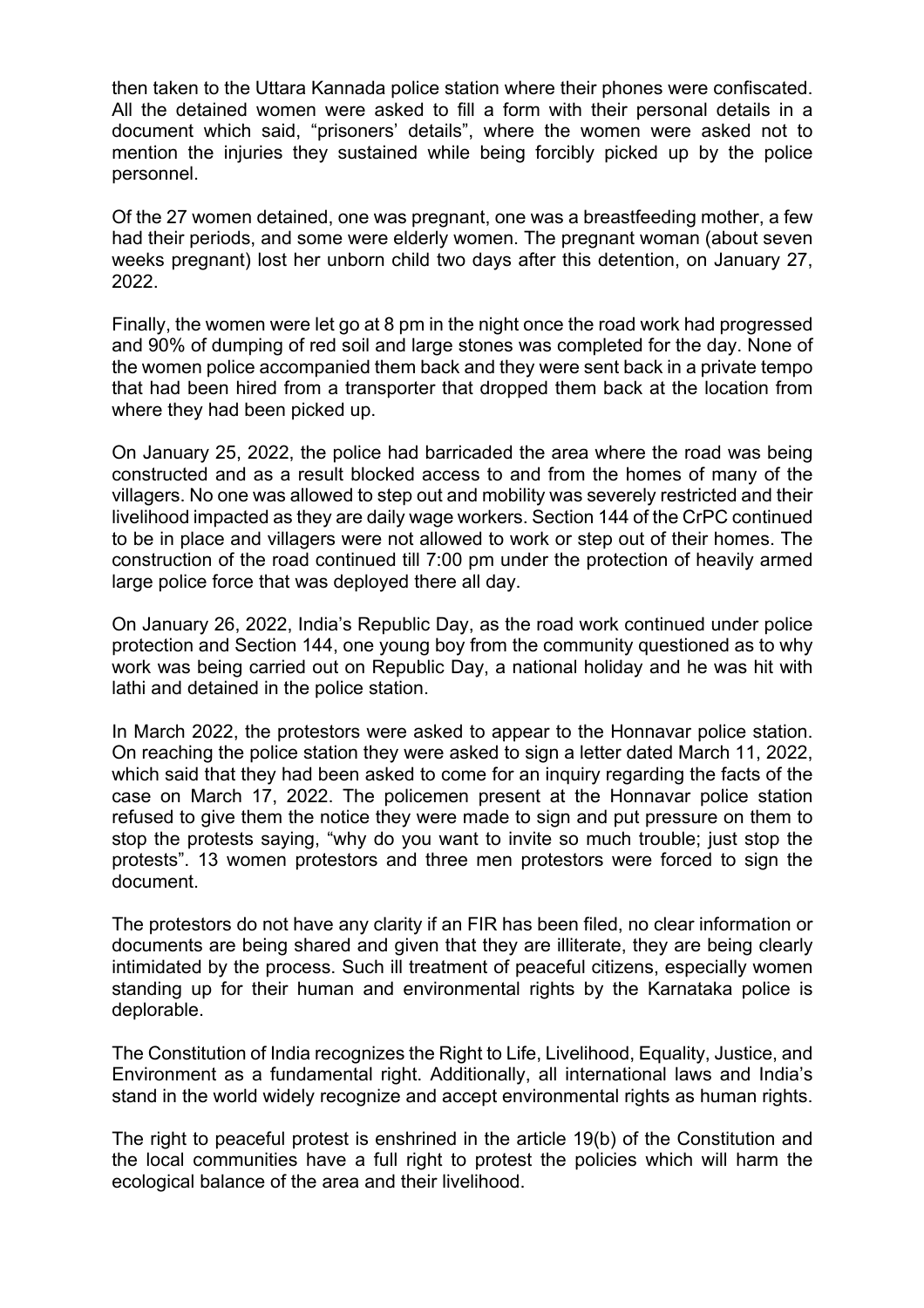However, in contrast to the constitutional mandate, the State has resorted to illegal detention and intimidation against peaceful citizens acting in the interest of their livelihood and protecting their environment

The Stockholm Declaration established a foundation for linking human rights and environmental protection and the International Covenant of Economic Social and Cultural rights (ESCR) provides the right to health which recognizes the need for environmental improvement. It also provides for self-determination including the right of all peoples to manage their own natural resources.

The OHCHR has also adopted several resolutions linking human rights and environment like Res 2005/60 which calls on states to take all necessary measures to protect everyone's human rights when promoting environmental protection.

Thirdly, the biodiversity of this region will be impacted negatively including the Schedule I species, the Olive Ridley Turtle. This region is highly sensitive and fragile; it is already highly threatened due to Sharavathi river being dammed upstream and in Kasarkod Tonka where it joins the Arabian Sea is prone to high erosion and accretion since the river meets the sea. This estuary is unique since it is home to marine life which is not found anywhere else. Thousands of people depend on the river and the sea for their simple livelihoods and nutritional needs. The project will pollute the recharge area of the local water resources, on which it is proposed to be constructed, but will also be a big consumer of the water resources, thus denying tens of thousands of local fishers of the region the precious and limited water resources on which their lives and livelihoods depend.

Fourthly, the Karnataka Panchayat Raj Act, 1993 has the objective of greater participation of the people in the governance and decision making for their villages (Gram Panchayat, Taluk and District level) and informing the people, holding discussions, and taking decisions through the Gram Sabha of the concerned Village Panchayat.

As per the  $73<sup>rd</sup>$  amendment of the Constitution of India, it is now a constitutional requirement to ensure participatory decision making. It is therefore incumbent upon the government to initially consult the people and their local bodies to determine a project's need and discuss the impact with the people vis-a-vis the construction of a port allied infrastructure through common land.

## **Appeal:**

We urge the Hon'ble Commission to immediately take necessary steps and:

- Direct the investigation division of the Hon'ble Commission to independently assess the incident of police excesses on peacefully protesting citizens and assess if due processes were followed for the construction of the road as mandated by the laws.
- Depending on the result of the investigation, direct the Director General of Police of Karnataka to take stern action against the police personnel of Honnavar police station.